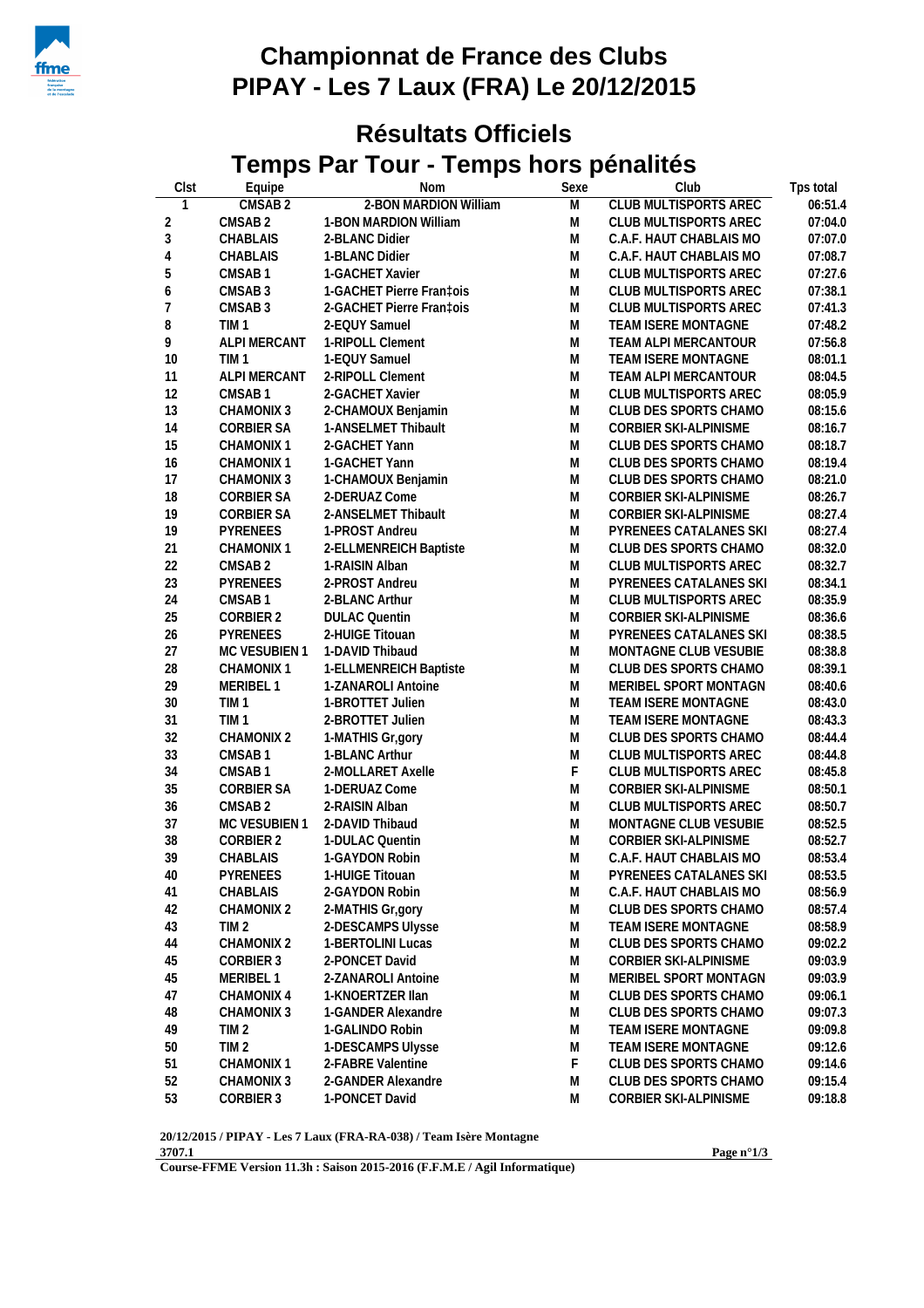

| Clst            | Equipe             | Nom                      | Sexe           | Club                         | Tps total |
|-----------------|--------------------|--------------------------|----------------|------------------------------|-----------|
| $\overline{54}$ | CMSAB1             | 1-MOLLARET Axelle        | $\overline{F}$ | <b>CLUB MULTISPORTS AREC</b> | 09:19.7   |
| 55              | TIM <sub>3</sub>   | 1-CORNUS Samuel          | M              | TEAM ISERE MONTAGNE          | 09:20.1   |
| 56              | CHAMONIX 2         | 2-BERTOLINI Lucas        | M              | CLUB DES SPORTS CHAMO        | 09:20.4   |
| 57              | TIM <sub>3</sub>   | 1-PEREZ David            | M              | TEAM ISERE MONTAGNE          | 09:29.5   |
| 58              | TIM <sub>3</sub>   | 2-CORNUS Samuel          | M              | TEAM ISERE MONTAGNE          | 09:32.2   |
| 59              | CORBIER 3          | 1-FLAMMIER Bastien       | M              | CORBIER SKI-ALPINISME        | 09:32.5   |
| 60              | <b>CORBIER SA</b>  | 2-BONNEL Lena            | F              | CORBIER SKI-ALPINISME        | 09:33.6   |
| 61              | TIM <sub>3</sub>   | 2-PEREZ David            | M              | TEAM ISERE MONTAGNE          | 09:34.8   |
| 62              | CHAMONIX 5         | 1-BALLET BAZ Mathis      | M              | CLUB DES SPORTS CHAMO        | 09:36.5   |
| 63              | MERIBEL 2          | 1-MERROUCHE Jolan        | M              | MERIBEL SPORT MONTAGN        | 09:37.5   |
| 64              | CHAMONIX 2         | 2-MANEGLIA Marion        | F              | CLUB DES SPORTS CHAMO        | 09:37.6   |
| 65              | MC VESUBIEN 2      | 2-BOULANGER Thomas       | ${\sf M}$      | MONTAGNE CLUB VESUBIE        | 09:39.4   |
| 66              | MC VESUBIEN 1      | 2-TONSO Justine          | F.             | MONTAGNE CLUB VESUBIE        | 09:42.3   |
| 67              | CMSAB <sub>3</sub> | 2-MOLLARD Sophie         | F              | CLUB MULTISPORTS AREC        | 09:46.7   |
| 68              | MERIBEL 2          | 2-SALLE Corentin         | M              | MERIBEL SPORT MONTAGN        | 09:49.3   |
| 69              | MERIBEL 3          | 1-QUILLERY Arnaud        | M              | MERIBEL SPORT MONTAGN        | 09:50.3   |
| 70              | MC VESUBIEN 2      | 1-BOULANGER Thomas       | M              | MONTAGNE CLUB VESUBIE        | 09:51.4   |
| 71              | CHAMONIX 4         | 1-GANDER Corentin        | M              | CLUB DES SPORTS CHAMO        | 09:52.2   |
| 72              | CHAMONIX 1         | 1-FABRE Valentine        | F              | CLUB DES SPORTS CHAMO        | 09:53.0   |
| 73              | MERIBEL 2          | 1-SALLE Corentin         | ${\sf M}$      | MERIBEL SPORT MONTAGN        | 09:54.2   |
| 74              | CHAMONIX 4         | 2-KNOERTZER IIan         | M              | CLUB DES SPORTS CHAMO        | 09:54.3   |
| 75              | CHAMONIX 5         | 2-BALLET BAZ Mathis      | M              | CLUB DES SPORTS CHAMO        | 09:55.5   |
| 76              | CMSAB 3            | 1-PERINO Clement         | M              | CLUB MULTISPORTS AREC        | 09:55.9   |
| 77              | PYRENEES           | 2-GAYET Elisa            | F              | PYRENEES CATALANES SKI       | 09:56.0   |
| 78              | CORBIER 2          | 2-DEPLANCHE Laura        | F              | CORBIER SKI-ALPINISME        | 09:58.9   |
| 79              | CORBIER 3          | 2-BONNEL Candice         | F              | CORBIER SKI-ALPINISME        | 10:00.3   |
| 80              | MERIBEL 2          | 2-MERROUCHE Jolan        | ${\sf M}$      | MERIBEL SPORT MONTAGN        | 10:00.4   |
| 81              | CHAMONIX 4         | 2-GANDER Corentin        | ${\sf M}$      | CLUB DES SPORTS CHAMO        | 10:02.0   |
| 82              | CHAMONIX 2         | 1-MANEGLIA Marion        | F.             | CLUB DES SPORTS CHAMO        | 10:06.2   |
| 83              | MERIBEL 3          | 2-QUILLERY Arnaud        | ${\sf M}$      | MERIBEL SPORT MONTAGN        | 10:08.4   |
| 84              | CORBIER 2          | 2-DULAC Vincent          | M              | CORBIER SKI-ALPINISME        | 10:08.6   |
| 85              | ALPI MERCANT       | 2-RAIBAUT Fantin         | M              | TEAM ALPI MERCANTOUR         | 10:10.1   |
| 86              | ALPI MERCANT       | 1-RAIBAUT Fantin         | M              | TEAM ALPI MERCANTOUR         | 10:11.7   |
| 87              | MC VESUBIEN 3      | 1-PERRIER Samuel         | M              | MONTAGNE CLUB VESUBIE        | 10:13.4   |
| 88              | TIM <sub>2</sub>   | 2-GALINDO Robin          | M              | TEAM ISERE MONTAGNE          | 10:14.5   |
| 89              | CORBIER 3          | 1-BONNEL Candice         | F              | CORBIER SKI-ALPINISME        | 10:14.7   |
| 90              | CMSAB <sub>2</sub> | 2-FAVRE Corinne          | F              | CLUB MULTISPORTS AREC        | 10:17.9   |
| 91              | MC VESUBIEN 1      | 1-TONSO Justine          | $\mathsf F$    | MONTAGNE CLUB VESUBIE        | 10:18.6   |
| 92              | CORBIER 3          | 2-FLAMMIER Bastien       | M              | CORBIER SKI-ALPINISME        | 10:19.2   |
| 93              | CORBIER 2          | 1-DULAC Vincent          | M              | CORBIER SKI-ALPINISME        | 10:19.3   |
| 94              | CORBIER SA         | 1-BONNEL Lena            | F              | CORBIER SKI-ALPINISME        | 10:23.9   |
| 95              | MC VESUBIEN 1      | 1-CATTALORDA Paul        | M              | MONTAGNE CLUB VESUBIE        | 10:27.8   |
| 96              | CMSAB 3            | 2-PERINO Clement         | M              | CLUB MULTISPORTS AREC        | 10:33.1   |
| 97              | CMSAB 3            | 1-MOLLARD Sophie         | F              | CLUB MULTISPORTS AREC        | 10:34.0   |
| 98              | CORBIER 2          | 1-DEPLANCHE Laura        | F              | CORBIER SKI-ALPINISME        | 10:36.4   |
| 99              | <b>CHAMONIX 3</b>  | 2-NODET Elsa             | F              | CLUB DES SPORTS CHAMO        | 10:39.2   |
| 100             | MC VESUBIEN 3      | 2-PERRIER Samuel         | M              | MONTAGNE CLUB VESUBIE        | 10:41.3   |
| 101             | <b>CHABLAIS</b>    | 2-GAYDON Manon           | F              | C.A.F. HAUT CHABLAIS MO      | 10:47.3   |
| 102             | <b>PYRENEES</b>    | 1-GAYET Elisa            | F              | PYRENEES CATALANES SKI       | 10:48.4   |
| 103             | CHAMONIX 5         | 1-CHESNEY Alexis         | M              | CLUB DES SPORTS CHAMO        | 10:51.6   |
| 104             | CHAMONIX 6         | 2-MARTIN Arnaud          | M              | CLUB DES SPORTS CHAMO        | 10:52.1   |
| 105             | MC VESUBIEN 1      | 2-CATTALORDA Paul        | M              | MONTAGNE CLUB VESUBIE        | 10:53.6   |
| 106             | CHAMONIX 6         | 1-MARTIN Arnaud          | M              | CLUB DES SPORTS CHAMO        | 10:56.6   |
| 107             | CMSAB <sub>2</sub> | 1-FAVRE Corinne          | F              | CLUB MULTISPORTS AREC        | 10:58.6   |
| 108             | CHAMONIX 5         | 2-CHESNEY Alexis         | M              | CLUB DES SPORTS CHAMO        | 11:02.5   |
| 109             | CHABLAIS           | 1-GAYDON Manon           | F              | C.A.F. HAUT CHABLAIS MO      | 11:07.6   |
| 110             | MERIBEL 1          | 2-BAU Allan              | M              | MERIBEL SPORT MONTAGN        | 11:08.1   |
| 111             | CHAMONIX 5         | 2-LE ROUX Charlotte      | F              | CLUB DES SPORTS CHAMO        | 11:15.1   |
| 112             | CHAMONIX 6         | 2-FABRE Jules            | M              | CLUB DES SPORTS CHAMO        | 11:17.0   |
| 113             | CHAMONIX 4         | 2-FRESLON BETTE Caroline | F              | CLUB DES SPORTS CHAMO        | 11:17.3   |
| 114             | CHAMONIX 6         | 1-FABRE Jules            | M              | CLUB DES SPORTS CHAMO        | 11:18.0   |
|                 |                    |                          |                |                              |           |

**20/12/2015 / PIPAY - Les 7 Laux (FRA-RA-038) / Team Isère Montagne 3707.1**

**Page n°2/3**

**Course-FFME Version 11.3h : Saison 2015-2016 (F.F.M.E / Agil Informatique)**